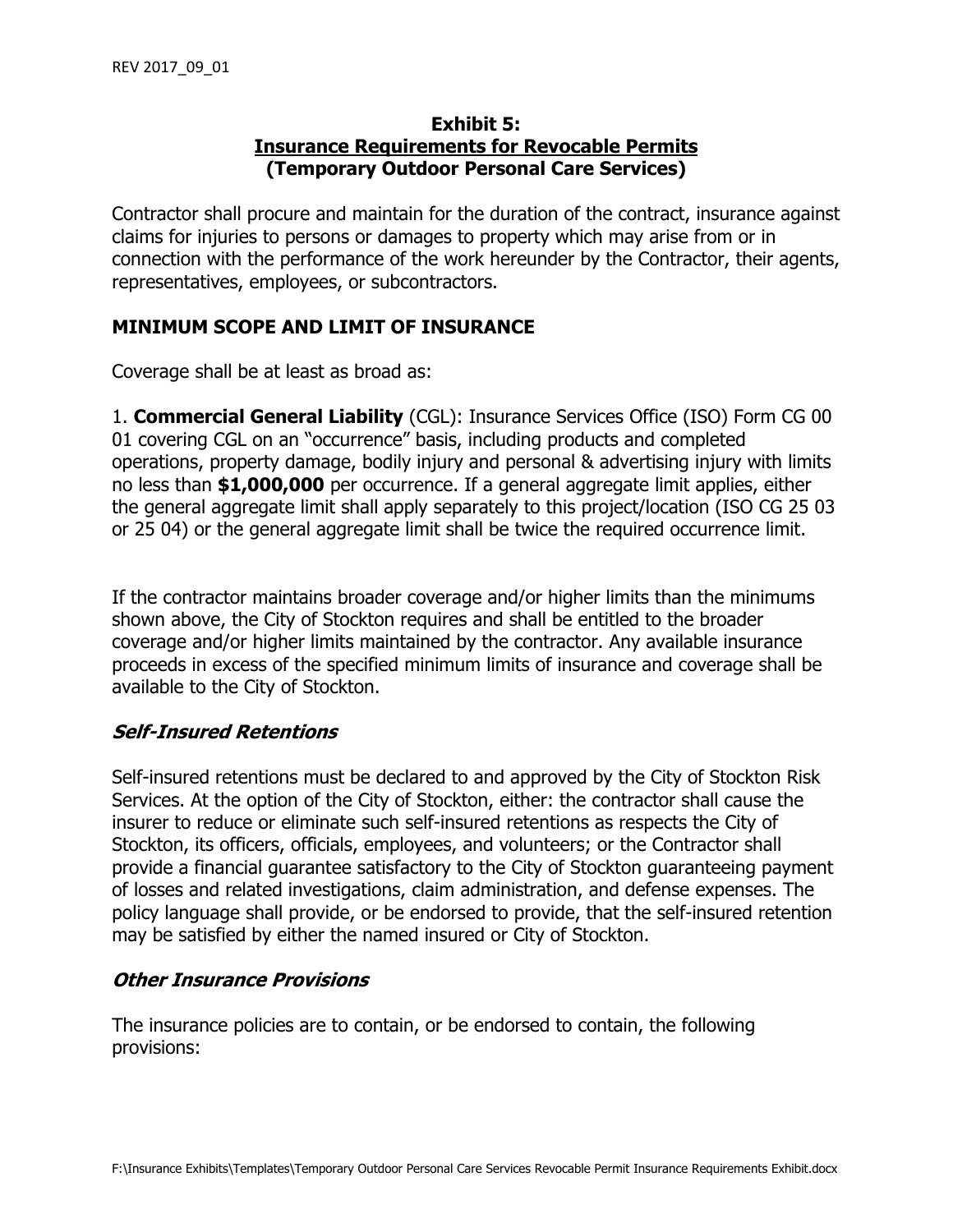1. **The City of Stockton, its officers, officials, employees, and volunteers are to be covered as additional insureds** on the CGL policy with respect to liability arising out of work or operations performed by or on behalf of the Contractor including materials, parts, or equipment furnished in connection with such work or operations and automobiles owned, leased, hired, or borrowed by or on behalf of the Contractor. General liability coverage can be provided in the form of an endorsement to the Contractor's insurance (at least as broad as ISO Form CG 20 10 11 85 or **both** CG 20 10, CG 20 26, CG 20 33, or CG 20 38; **and** CG 20 37 forms if later revisions used). Additional insured Name of Organization shall read "City of Stockton, its officers, officials, employees, and volunteers." Policy shall cover City of Stockton, its officers, officials, employees, and volunteers for all locations work is done under this contract.

2. For any claims related to this project, the **Contractor's insurance coverage shall be endorsed as primary** insurance coverage at least as broad as ISO CG 20 01 04 13 as respects the City of Stockton, its officers, officials, employees, and volunteers. Any insurance or self-insurance maintained by the City of Stockton, its officers, officials, employees, or volunteers shall be excess of the Contractor's insurance and shall not contribute with it. The City of Stockton does not accept endorsements limiting the Contractor's insurance coverage to the sole negligence of the Named Insured.

3. Each insurance policy required by this clause shall provide that coverage shall not be canceled, except with notice to the City of Stockton.

### **Acceptability of Insurers**

Insurance is to be placed with insurers with a current A.M. Best rating of no less than A: VII, unless otherwise acceptable to the City of Stockton.

### **Waiver of Subrogation**

**Contractor hereby agrees to waive rights of subrogation which any insurer of Contractor may acquire** from Contractor by virtue of the payment of any loss. Contractor agrees to obtain any endorsement that may be necessary to affect this waiver of subrogation.

# **Verification of Coverage**

Contractor shall furnish the City of Stockton with original certificates and amendatory endorsements, or copies of the applicable insurance language, effecting coverage required by this contract. All certificates and endorsements are to be received and approved by the City of Stockton Risk Services before work commences. However, failure to obtain the required documents prior to the work beginning shall not waive the Contractor's obligation to provide them. The City of Stockton reserves the right to